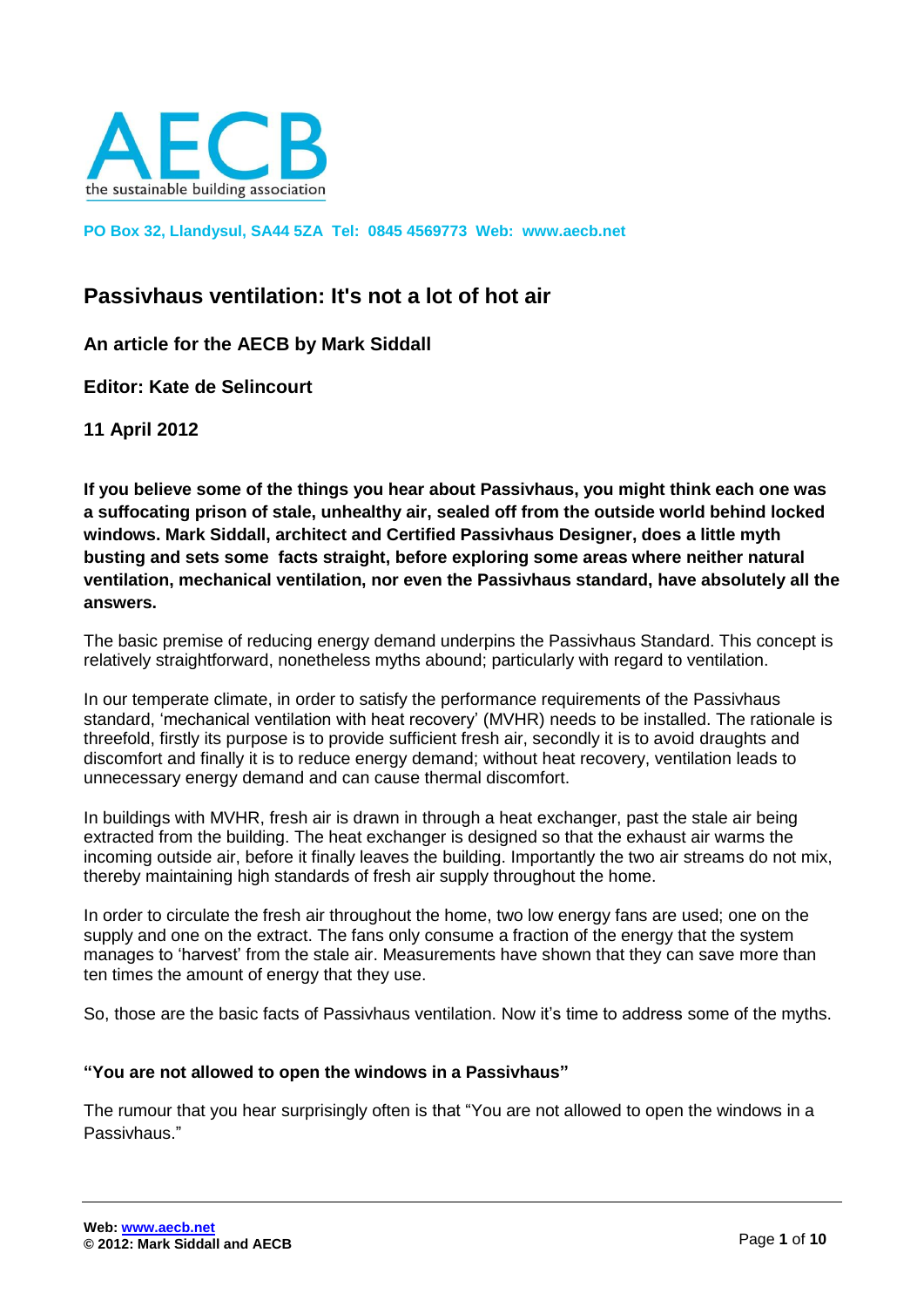This notion is completely unfounded. Imagine a house without windows; four walls and roof, that's it. This is not a positive image but it does allow us to recognise that a window has to perform many essential tasks; it must let air in, light in, it must provide a view, and it must keep the wind and rain out. It must also be capable of being cleaned. If we were not able to open it then it would be crying shame. There is absolutely nothing in the Passivhaus standard that says anything about not being able to open the windows.

It is, I believe, fair to say that during the winter we rarely open windows. But when do we open them? Imagine a fine, fresh winter's day. You've been relaxing, drinking a fresh hot chocolate on a lazy Sunday morning, the sun is streaming in and you get the sudden urge to open the window to experience a little of what is going on outside. You stand there holding the warm mug staring out into the garden and feel the cold air washing over you as you hear birdsong in the distance. It's refreshing. After a while, when you're good and ready, you close the window.

How long did you stand there? Five minutes? Ten minutes? Even if you stood there for fifteen minutes would this wreck the whole energy performance of the building? No – as a proportion of the

heating season, how long is a quarter of an hour? Tiny! Even if you were to do this every day it would only be about 1% of the heating season. So of course you can open the windows of a Passivhaus.

If the windows were to be left wide open for long periods in winter, then that could be a problem -- just as it would be for any house - but this is not very likely. After all, most of the time people will prefer to be comfortable.

The more mundane reason for opening windows in winter tends to be to let steam out of a bathroom or kitchen, or to remove cooking smells. This is where the ventilation in a Passivhaus comes into its own: steam and smells are removed automatically – you can even turn the ventilation up to 'boost' when required – so users simply feel the need to open the windows a lot less often during the winter.

As a matter of fact, in warm weather Passivhaus occupants are encouraged to open their windows. In the height of summer it is advantageous to naturally ventilate during the night-time as it offers greater potential for cooling. Then, in the morning, the windows can be closed again, to hang on to the refreshing free coolth inside, while everyone else is sweltering outside.



*Fig 1. Passivhaus occupants are free to enjoy the scents and sounds of outdoors*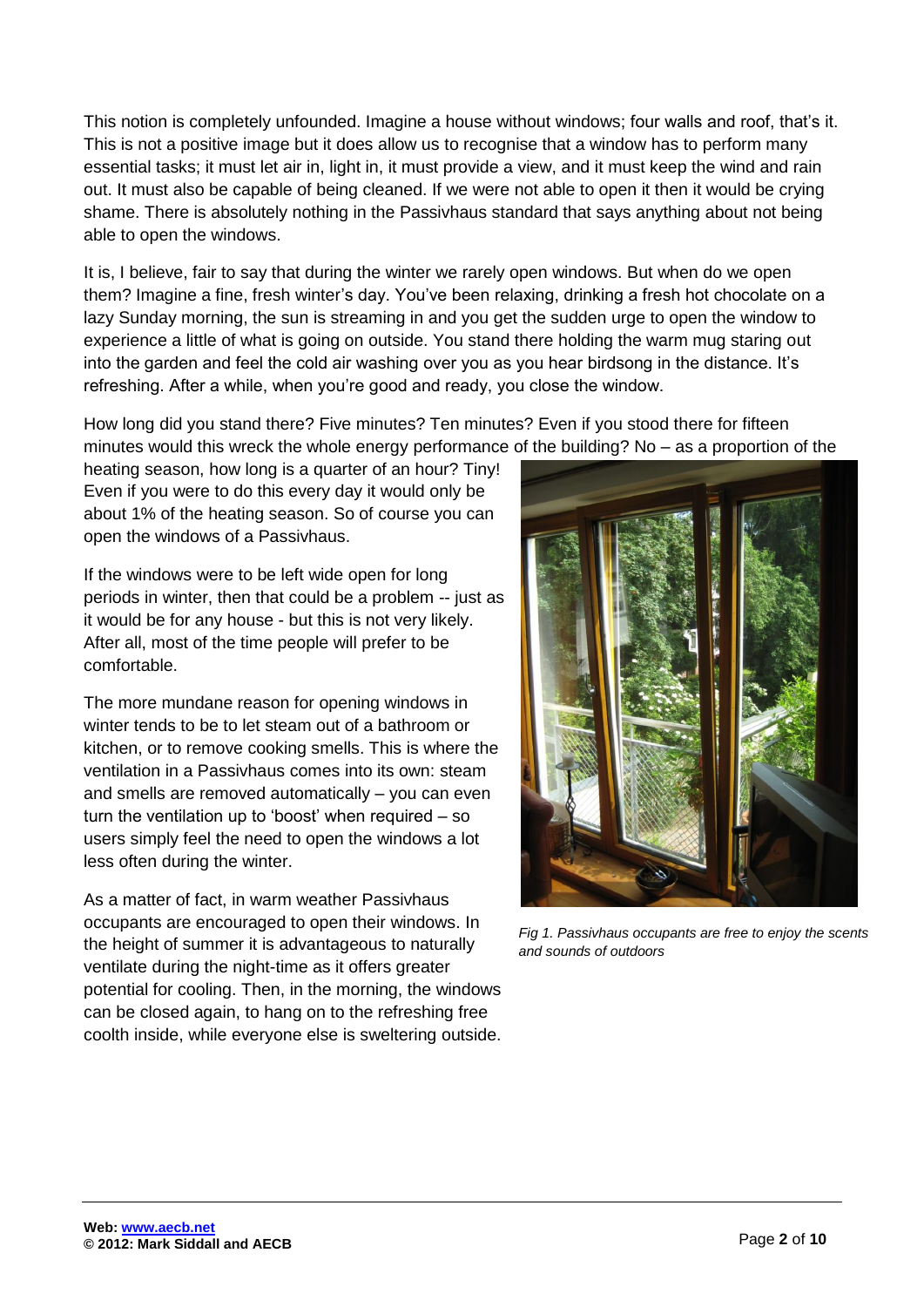### **Passivhaus Buildings Spread Germs and Particulates**

This comprehensible concern arises from the fact that people do not know where the air comes from. As the air comes from a pipe people may be anxious that the air could distribute germs within a room; as has happened in office buildings and hospitals in the past. It is at this point that an important difference should be recognised. As was explained at the start of this article, a Passivhaus relies upon fresh air that comes into the house after being cleaned by a filter and warmed up in the heat recovery unit. Only then does it pass through the ductwork and into the rooms before finally exiting the building via the extract and exhaust ducts, never to be seen again. A Passivhaus building does not re-circulate air and therefore does not foster the recirculation germs or the growth of germs within building or the ductwork itself.

This is entirely different to air conditioning where the air is humidified and re-circulated; it is this form of ventilation that has been associated with problems of airborne infection.

Another concern that exists relates to the possible spread of particulates arising from dust or dirt within the ductwork. The primary cause of debris within the ductwork arises during the construction process; this is an issue that is currently overlooked by Building Regulations in England and Wales. Of the 18,000 or so MVHR units installed in UK buildings last year<sup>1</sup>; the majority were not in Passivhaus buildings. While no research has been done into the quality of most installations, the Certified Passivhaus Designers and Consultants have been trained to supervise the construction process so as to maximise the cleanliness of the ductwork. With good standards of quality assurance, ducts will be protected during construction to prevent them being coated with builders' dust; and if they do get dirty then they should be cleaned.



Fig 2. Passivhaus design specifies vapour retardant insulation, to prevent condensation forming inside or outside the ventilation ducts

Crucially, in a Passivhaus, the ductwork between the MVHR unit and the thermal envelope of the house is insulated. The vapour retardant insulation serves two purposes, it prevents condensation and, therefore, mould growth on (or in) these lengths of ductwork, and it also reduces heat losses. All in all if the building is handed over with suitably clean ductwork then, thanks to the use of high quality filters, there is no reason for the ducts not remain clean for the foreseeable future; just as they have at the first Passivhaus homes in Kronsberg even after 20 years.

<sup>-</sup>1 <http://www.building4change.com/page.jsp?id=1193>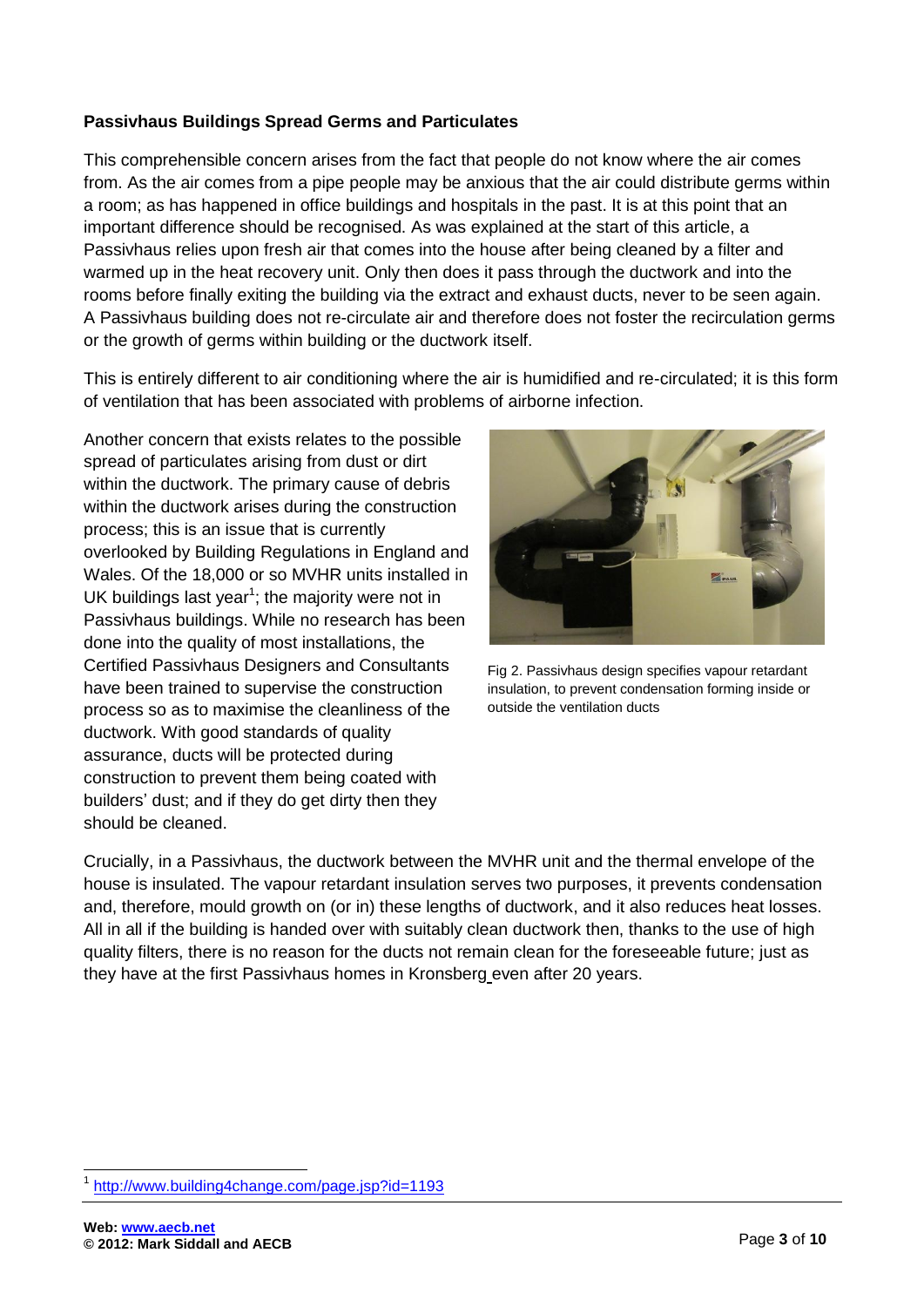### **Passivhaus Buildings are Draughty**

This concern arises from the fact that when you hold your hand to the air supply grille, air movement can be felt. Research by Olaf Fanger helped to develop our understanding of thermal comfort, and established that the threshold at which discomfort from draughts may be felt is about 0.1m/s. By positioning the air inlets and outlets close to the ceiling it is possible to exploit the coanda effect, whereby the aerodynamics of moving air means that it temporarily clings to the ceiling before gradually falling and mixing with the other air within the room. Measurements in Passivhaus buildings have shown that the velocity of moving air within the normal habitable zone is well below the threshold of discomfort.



Fig 3. Ventilation outlet in a Passivhaus – the air moves over the ceiling before gently mixing with the air in the room

# **You get constant fan noise, and the ventilation ducts will broadcast your private conversations everywhere in the house**

Because of the presence of metal ducts leading to each room some people have worried that noise could be heard between one room and the next. Additionally, there is a concern that noise from the ventilation fans will either annoy people, or worse, lead occupants to turn down the ventilation until the noise stops, resulting in substandard ventilation.

These concerns are very understandable and it should be pointed out that Building Regulations in England and Wales do not impose specific acoustic criteria for MVHR systems. Furthermore in the Netherlands it has been found that there is a tendency to design and install to MVHR systems to suit minimum regulatory requirements rather than standards of good practice, which has resulted in systems with poor acoustic performance (unfortunately there are no similar UK studies). Taken together, these observations do suggest that concerns regarding acoustics could be legitimate. But it is important distinguish between 'standard issue' MVHR installations and ventilation installed to the Passivhaus Standard.

First of all in a Passivhaus, the ventilation unit is located in a plant room or another unoccupied space that is away from living, working and sleeping areas. The MVHR unit itself is well insulated and satisfies strict acoustic performance standards established by the Passivhaus Institute so that is it possible to achieve less than 35 dB(A) in non-habitable rooms. There is also a design requirement limiting the break out noise to <25dB(A) in habitable rooms<sup>2</sup>. To achieve these performance targets acoustic attenuators (silencers) are fitted to the supply and extract ductwork to prevent the fan noise from travelling through the ductwork, and there are also attenuators between each room to prevent telephonic transfer.

 2 25dB(A) is comfortably lower than the 30dB(A) level set by the World Health Organisation as a minimum noise level to allow a good night's sleep.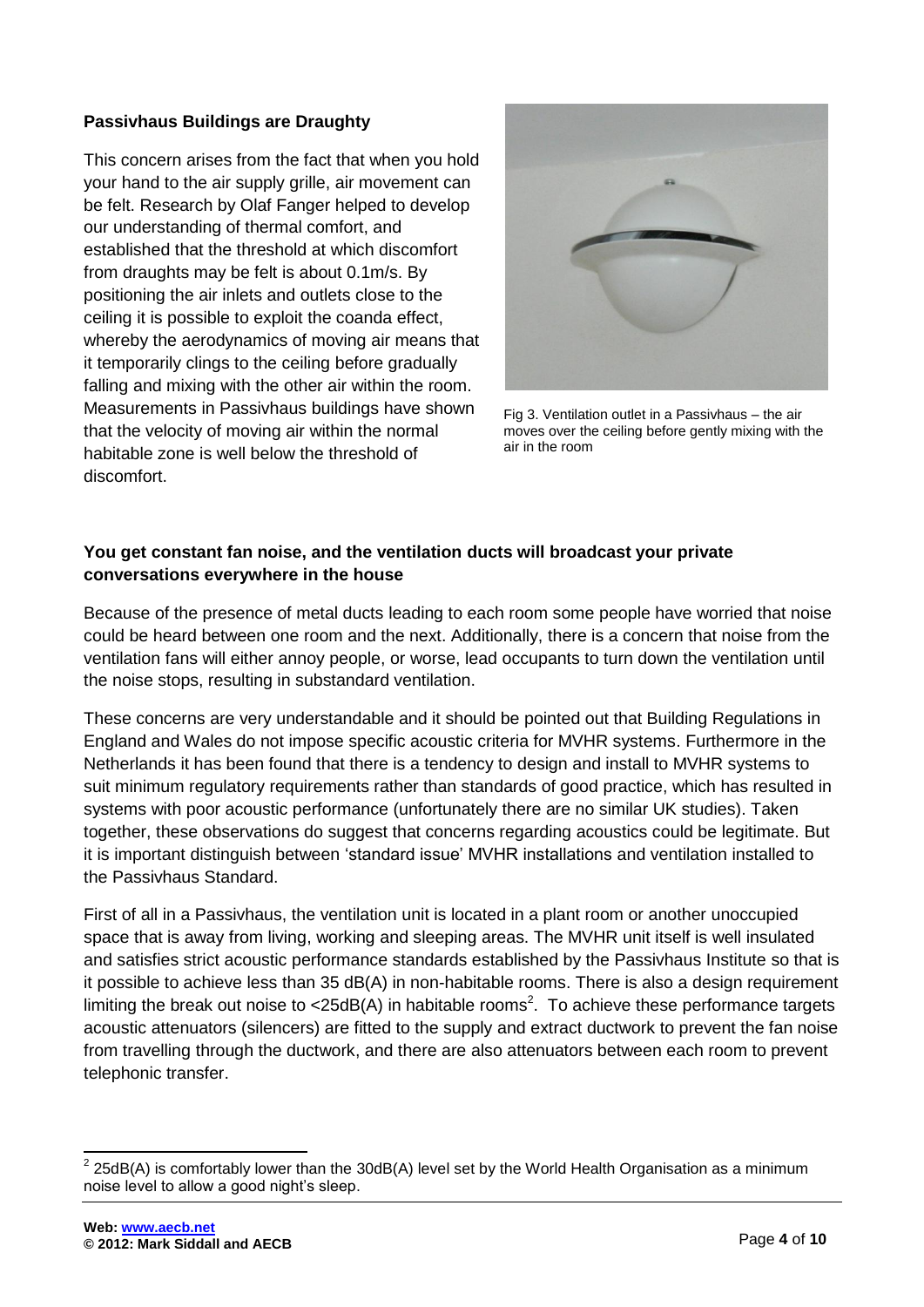The importance of good standards of quality assurance for ventilation cannot be overlooked. It could be argued that neither the UK nor, until recently, the Dutch Building Regulations<sup>3</sup> have got to grips with the finer aspect of MVHR systems. This may leave people (in non-Passivhaus buildings) with MVHR that is installed without the benefit of adequate acoustic standards; the consequence being that, so as to reduce the noise to an acceptable level, they turn the fan speed down and unwittingly end up under-ventilating their homes. In this respect the Passivhaus standard may offer a beacon of light that shows what can be achieved with the correct attention to detail and robust quality assurance methodologies.

# **Dry air**

It is said by some that the air is a Passivhaus is dry.

Well, certainly the air in a Passivhaus is generally drier than the air in a house with poorer ventilation; and generally this is a good thing. Excess moisture in homes and other buildings has a direct link to the growth of moulds, the flourishing of dust mites, and the presence of unpleasant pests such as silverfish, clothes moths, and woodworm. Excessive dampness indoors can harm the health of the occupants, the fabric of the building, the furniture and the contents.

Many everyday activities - cooking, showering, drying clothes, drinking coffee, washing dishes, and watering plants add moisture to the air. In an under-ventilated home the moisture builds up, (especially in winter when windows are kept shut to keep out the cold) and can quickly reach undesirable levels. A building may suffer condensation on cooler surfaces such as windows and doors, and on surfaces 'insulated' from the room's heat, for instance behind a cupboard, or under a carpet. The accumulating damp may then lead to the problems described above.

A comfortable and healthy range for relative humidity is usually between 35% and 60%.

Now let's think about what happens when supplying adequate fresh air during the winter. Cold air contains relatively little water vapour. So on a bitterly cold winter's day, even if the relative humidity outside is 80%, if the temperature is -10 $\degree$ C outside this would mean that there would be only 2.2q of moisture per  $1m<sup>3</sup>$  of air.

Now imagine that we have a 1m<sup>3</sup> glass box with a hygrometer (for measuring relative humidity), and a thermometer. If we fill that box with this fresh, but cold, outdoor air and bring it into a warm room what will happen? After some time the thermometer now reads  $20^{\circ}$ C and the box still contains 2.2g of moisture, but the hygrometer now reads 13% relative humidity. In other words, that 2.2g is only 13% of what the air could hold at that temperature – in other words, it is dry. Only on a foggy day, when the outdoor temperature is at about  $8^{\circ}$ C and the indoor temperature is 20 $^{\circ}$ C, the air supplied into the home would have a relative humidity of about 50%.

Neither of these conditions have anything to do with the Passivhaus standard – it is simply a matter of physics; if you are adequately heating and ventilating a building, but indoor moisture production is low, the indoor air may get too dry; this applies to any building regardless of ventilation strategy. But in reality the requisite ventilation is only bringing in a bit of fresh air at a time, which is mixed with the existing air within the house; which of course contains the moisture given off by day to day life.

 3 As of 1st April 2012 Dutch Building regulations will impose an acoustic limit of 30dB(A) for habitable rooms.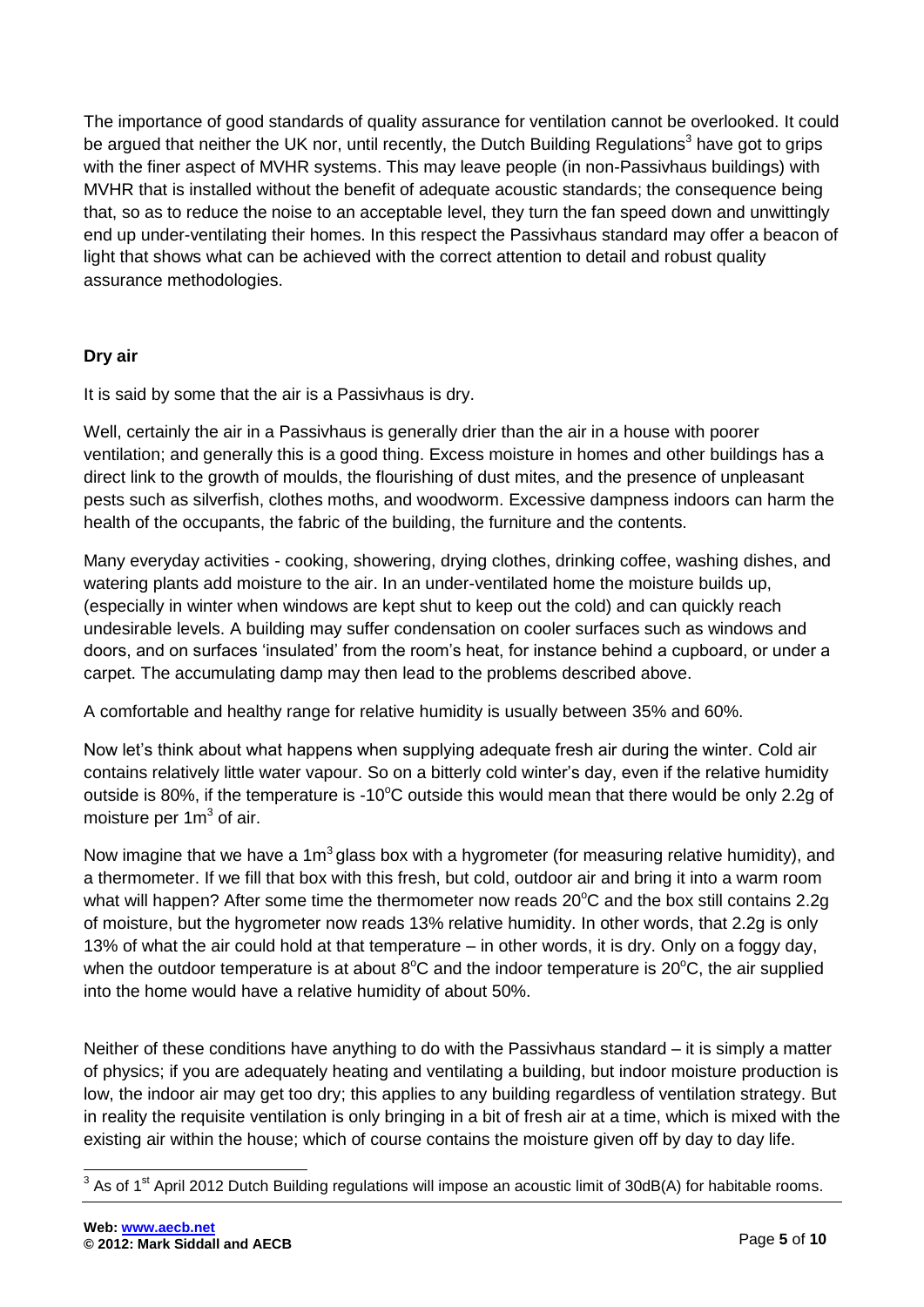Measured results from a quality assured Passivhaus building<sup>4</sup> shows that the average relative humidity remains within the threshold of comfort and above 35%. For instance figure 1 below shows a home with a balanced ventilation system. The room temperature was approximately  $21^{\circ}$ C throughout January to March 2010, meanwhile during the winter the external temperature ranged



Fig 4. The indoor and outdoor relative humidity over a five month period during 2010/2011 at Grove Cottage

between  $-6^{\circ}$ C and 13 $^{\circ}$ C.

The indoor relative humidity (shown in magenta, external in blue) fluctuates over time; for very brief periods the relative humidity fell to less than 35%RH (about 5hrs i.e. less than 0.05% of the study period). In general the relative humidity remained between 40% and 50%RH. A relative humidity below 45% is ideal for killing dust mites and thus reducing the risk of asthma.

The Passivhaus standard explicitly sets out to ensure the best possible indoor environment for occupants, by ventilating the whole building properly, to remove excess moisture and any other indoor pollutants. The ventilation of a Passivhaus must be capable of complying with DIN1946 and is therefore designed to be capable of supplying at least  $30m<sup>3</sup>/person$  per hour.

In order to deliver adequate indoor air quality a certain number of air changes are needed per hour. With natural ventilation, due to the vagaries and inconsistencies of fluctuating wind speeds, window/trickle vent utilisation etc, sometimes under ventilation will occur and at other times over ventilation will occur. Balanced ventilation (MVHR) on the other hand provides fresh air in a more consistent and more reliable fashion. For this reason it may be regarded to have a better "ventilation efficiency" than natural ventilation. In practice this means that the ventilation rate can be reduced to a slightly lower level in order to achieve the same level of indoor air quality.

The lower RH that is reported in some homes with MVHR, compared to those with natural ventilation would, to my mind, appear to suggest one of two things (though both conditions may apply in reality). The first is that the ventilation rate (to, say, DIN or Building Regulations Part F) may not currently take into account the ventilation efficiency of balanced ventilation, and secondly that the volume of fresh air that has been set by the standards in order to remove pollutants is greater than is desirable for optimum RH, at least in cold weather.

-

 $4$  Grove Cottage meets the Passivhaus Institutes retrofit standard known as EnerPhit. Monitoring data courtesy of Simmonds Mills Architects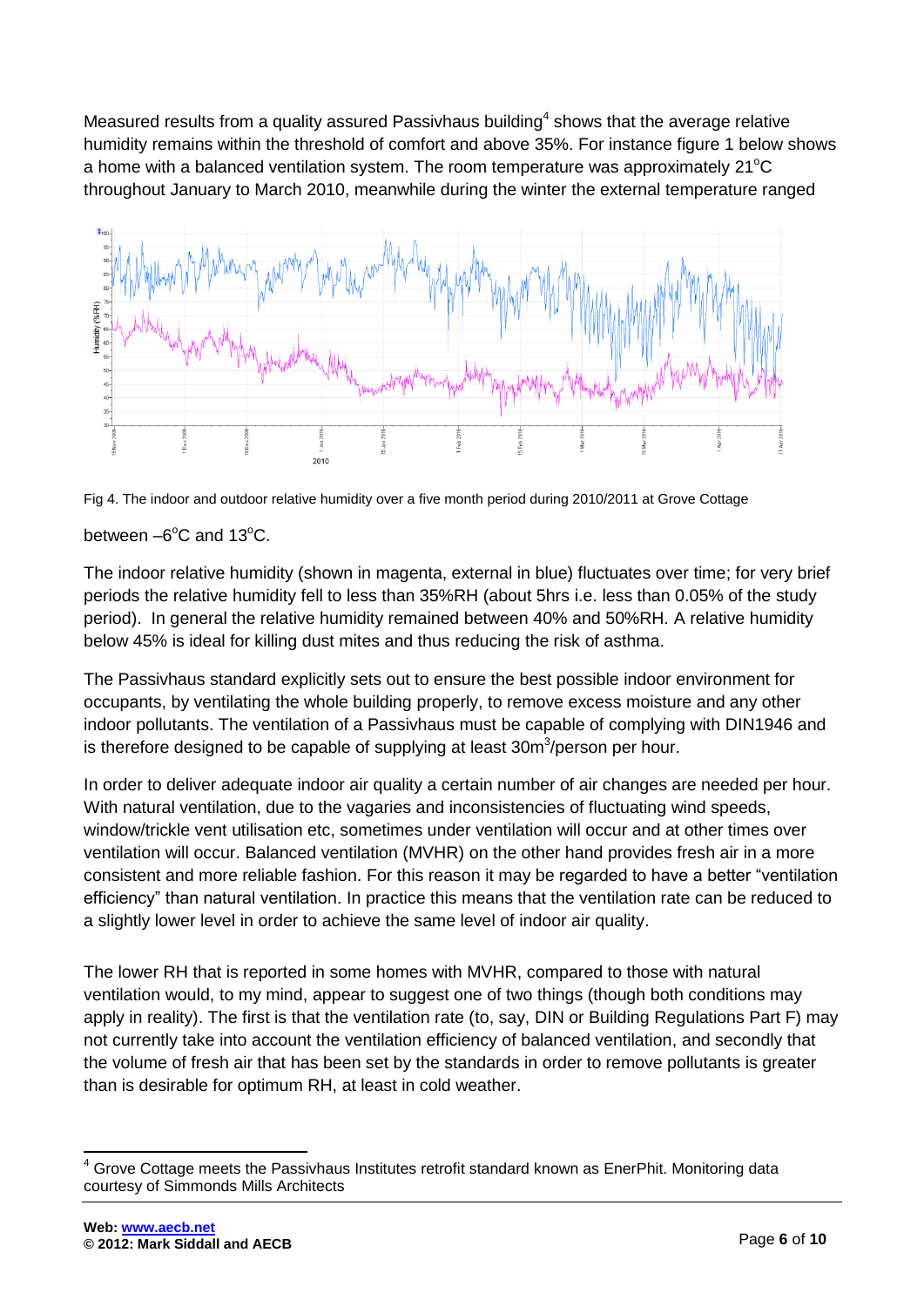In relation to the greater ventilation efficiency of balanced ventilation, it is interesting to note that in practice, for residential Passivhaus buildings, an air supply of 23.1m<sup>3</sup>/person per hour has been found to deliver adequate indoor relative humidity and indoor air quality<sup>5</sup>; this is the reason the Passivhaus Planning Package (PHPP) makes the assumption of reducing the ventilation rate to 77% of the requirements of DIN1946 $<sup>6</sup>$  for standard occupancy.</sup>

If however it is the case that, under certain scenarios, the full 100% of DIN 1946 is needed to remove pollutants then logically this leads to the argument that we should strive to improve IAQ by reducing the TVOCs and other emissions from materials.

And lastly, the higher reported relative humidity that is sometimes found in naturally ventilated homes may really indicate that the intermittent ventilation in these buildings is not always adequate for providing fresh air of consistent quality; if enough outdoor air was coming in and being heated, the buildings would be drier.

Whilst there does not appear to be any specific conclusion that can be drawn at this time, what all this analysis and conjecture serves to highlight is that the fact that ventilation is an important issue and deserves more attention than it generally receives.

In the mean time building occupants who find that their sinuses, or eyes, get a little dry in very cold weather have a number of choices that could be used to address any discomfort. There are low and 'high' tech options. Vaporisers, whilst using the same amount of energy as the low tech approaches, require electricity for operation and therefore result in higher carbon emissions, and have filters that should be regularly cleaned so that they do not foster biological growth and then spread germs. The low tech solutions include watering the house plants or using atomisers, which rather than drawing power, raise the humidity and can cool the air instead.

Another low energy option is to temporarily reduce the ventilation rate during the coldest weather. However, here we run up against the issue of failing to adequately remove the airborne chemical emissions arising from the materials and furnishings within the home. Lower ventilation rates – in any building - may unduly compromise indoor air quality. So there is no easy solution to this dilemma.

Finally you could reduce the indoor temperature and as a consequence increase the indoor relative humidity by a margin – however this would have limited impact.

Remember these choices simply arise from the physics of providing fresh air and are independent of the specific ventilation strategy, though of course they do depend on the ventilation *rate*.

So, if we are troubled by dry indoor air in winter, we shouldn't really blame the fact that a house has a ventilation system installed, which is just doing its best to keep us healthy - but perhaps we should look instead at how we can reduce indoor air pollution from finishes and furnishings so that one day it might be safe to ease down the ventilation rate, and thus increase the indoor relative humidity during cold weather.

<sup>-</sup><sup>5</sup> Protokolland Nr. 23, Einfluss der Luftungsstrategie auf die Schadstoffkonzentration und ausbreitung im Raum, Passivhaus Institut, July 2003. (document in German, translated title: The influence of the ventilation strategy on the pollutant concentration and propagation in the room)

<sup>&</sup>lt;sup>6</sup> <http://forum.passipedia.org/viewtopic.php?f=14&t=66#p210> and Passivhaus Planning Package (PHPP 2007).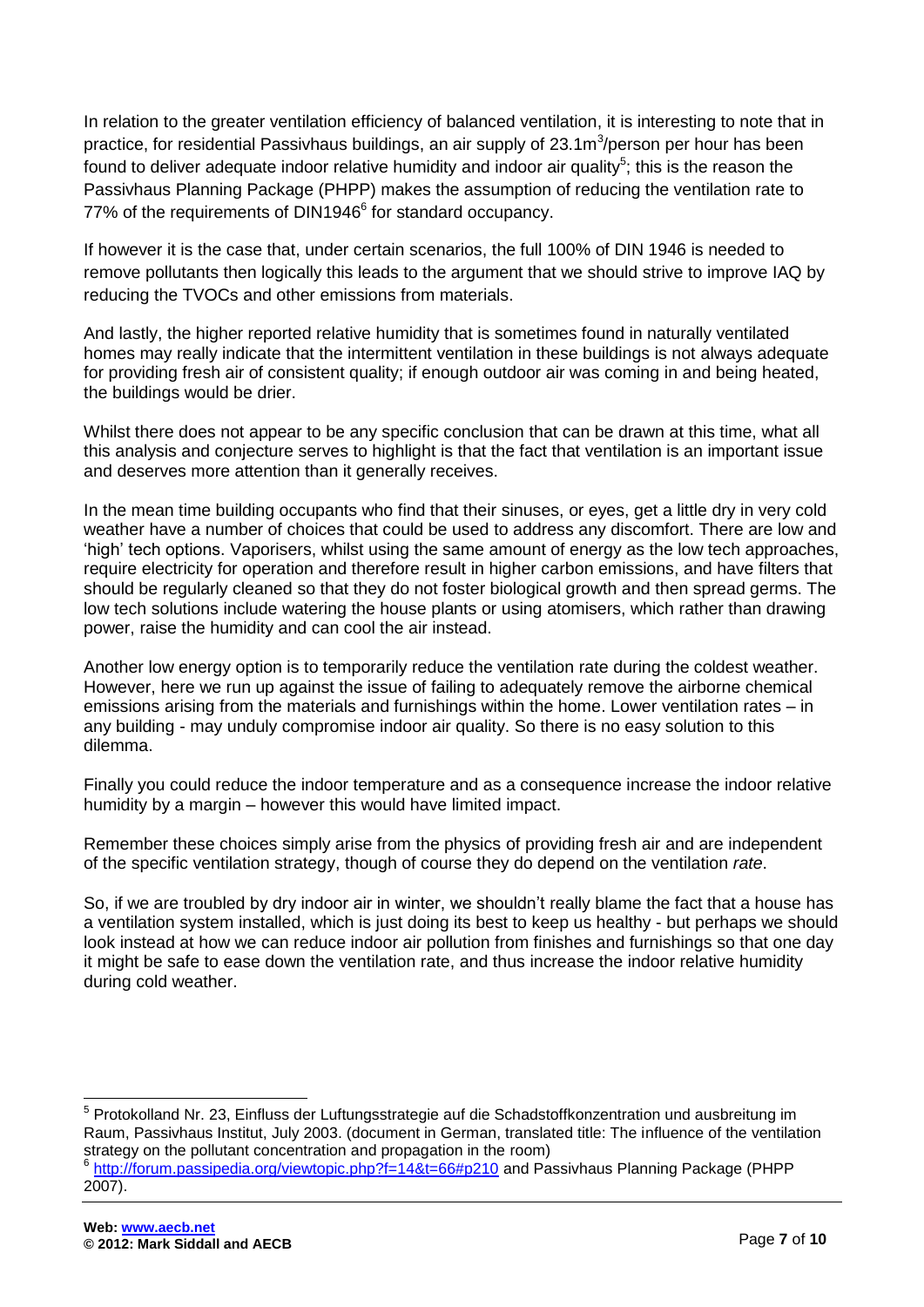### **Conclusion:**

Whilst this article is far from exhaustive I hope that this quick romp through ventilation has served to distinguish the Passivhaus standard from the general mêlée of justifiable concerns that exist with regard to the rest of the construction industry, whilst also clarifying and dispelling a few of the rumours and myths that seem to perpetuate themselves. If you wish to continue this debate please contact me via the AECB Forum at<http://www.aecb.net/forum/index.phptopic,3605.0.html>

**Mark Siddall is a practising architect and part-time lecturer at Northumbria University. As one of the UK's leading Certified PassivHaus Designers he specialises in Building Physics lead design. He was project architect for the award winning Racecourse Passivhaus scheme, one of the UKs largest domestic Passivhaus projects to date. He also assisted with the delivery of three award winning projects in the Retrofit for the Future programme. Mark has published papers internationally, and he is a technical advisor to the Passivhaus Trust.**

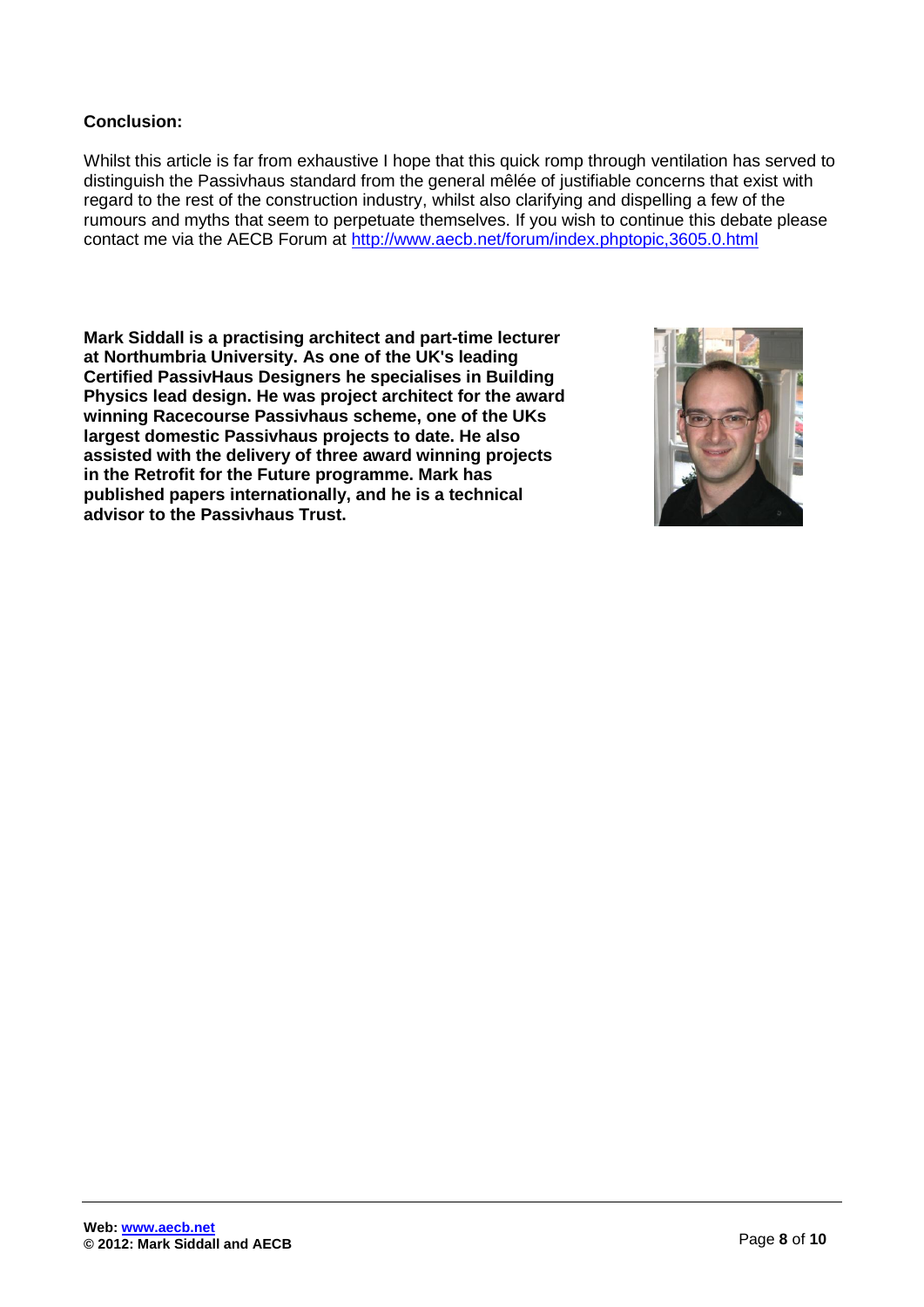#### **References:**

Balvers J, Bogers R, Jongeneel R, van Kamp I, Boerstra A, van Dijken F (2012) Mechanical ventilation in recently built Dutch homes: technical shortcomings, possibilities for improvement, perceived indoor environment and health effects, Architectural Science Review, Taylor & Francis

Balvers J, (2012) Private communication, February 2012

Bornehag C G, Sundell J, Hgerhed-Engman L, Sigsgaard T (2005) Association between Ventilation Rates in 390 Swedish Homes and Allergic Symptoms in Children, Indoor Air: Volume 15(4) p 275- 280 (2005)Feist W (2012) Private communication, January 2012

Feist W (2003 ) Protokolland Nr. 23, Einfluss der Luftungsstrategie auf die Schadstoffkonzentration und ausbreitung im Raum, Feist W Passivhaus Institut, July 2003. (document in German, translated title: The influence of the ventilation strategy on the pollutant concentration and propagation in the room)

Feist W, Peper P, Kah O, von Oesen M (2005) Climate Neutral Passive House Estate in Hannover Kronsberg: Construction and Measurement Results, PEP Project Information No. 1 [http://www.passivhaustagung.de/zehnte/englisch/texte/PEP-Info1\\_Passive\\_Houses\\_Kronsberg.pdf](http://www.passivhaustagung.de/zehnte/englisch/texte/PEP-Info1_Passive_Houses_Kronsberg.pdf) (accessed 15/01/2012)

Feist W (2004) Feuchtemessung in einem Passivhaus, Passivhaus Institut, December 2004 [http://www.passiv.de/05\\_phi/Angeb/Gutacht/FeuMess.pdf](http://www.passiv.de/05_phi/Angeb/Gutacht/FeuMess.pdf) (accessed 01/01/12)

Feist W (2009) Requirements and testing procedures for energetic and acoustic assessment of Passive House ventilation systems for Certification as "Passive House suitable component" [http://www.passiv.de/03\\_zer/Komp/Lueft/Requirements\\_L\\_EN.pdf](http://www.passiv.de/03_zer/Komp/Lueft/Requirements_L_EN.pdf) (accessed 01/01/12)

Feist W, Schnieders J, Dorer V, Haas A (2005) Re-inventing air heating: Convenient and comfortable within the frame of the Passive House concept, Energy and Buildings, Elsevier, vol 37 (2005) p1186-1203.

Blomsterberg A, Carlsson T, Svensson C, Kronvall J (1999) Air flows in dwellings - Simulations and measurements, Energy and Buildings, Elsevier, vol 30, p 87-95, 1999

Feist W (2000) Recommendation for inside air humidity in winter, in homes with ventilation systems, particularly passive homes. Germany: PassivHaus Institut; 2000.

Howieson S G, Lawson A, McSharry C, Morris G, McKenzie E, Jackson J (2003), Domestic ventilation rates, indoor humidity and dust mite allergens: are our homes causing the asthma pandemic? Building Services Engineering Research and Technology, 2003; 24; 137

Jensen R, Brunsgard C (2008) Necessary Air Change Rate in a Danish Passive House, Proceedings from the International Passivhaus Conference 2008, 11-12 April 2008, Nuremburg

Reinikainen L, Aunela-Tapola L, Jaakkola J J K (1997) Humidification and perceived indoor air quality in the office environment, Occupational and Environmental Medicine 1997;54:322-327

Peper S (2009) Low energy versus Passive: better air quality, Proceedings from the International Passivhaus Conference 2009, 17-18 April 2009, Frankfurt

Van Dijken F, Balvers J R, and Boerstra A C (2011) The quality of mechanical ventilation systems in newly built Dutch dwellings. In: Proceedings of the 12th International Conference on Indoor Air Quality and Climate – Indoor Air 2011, Austin, in press.